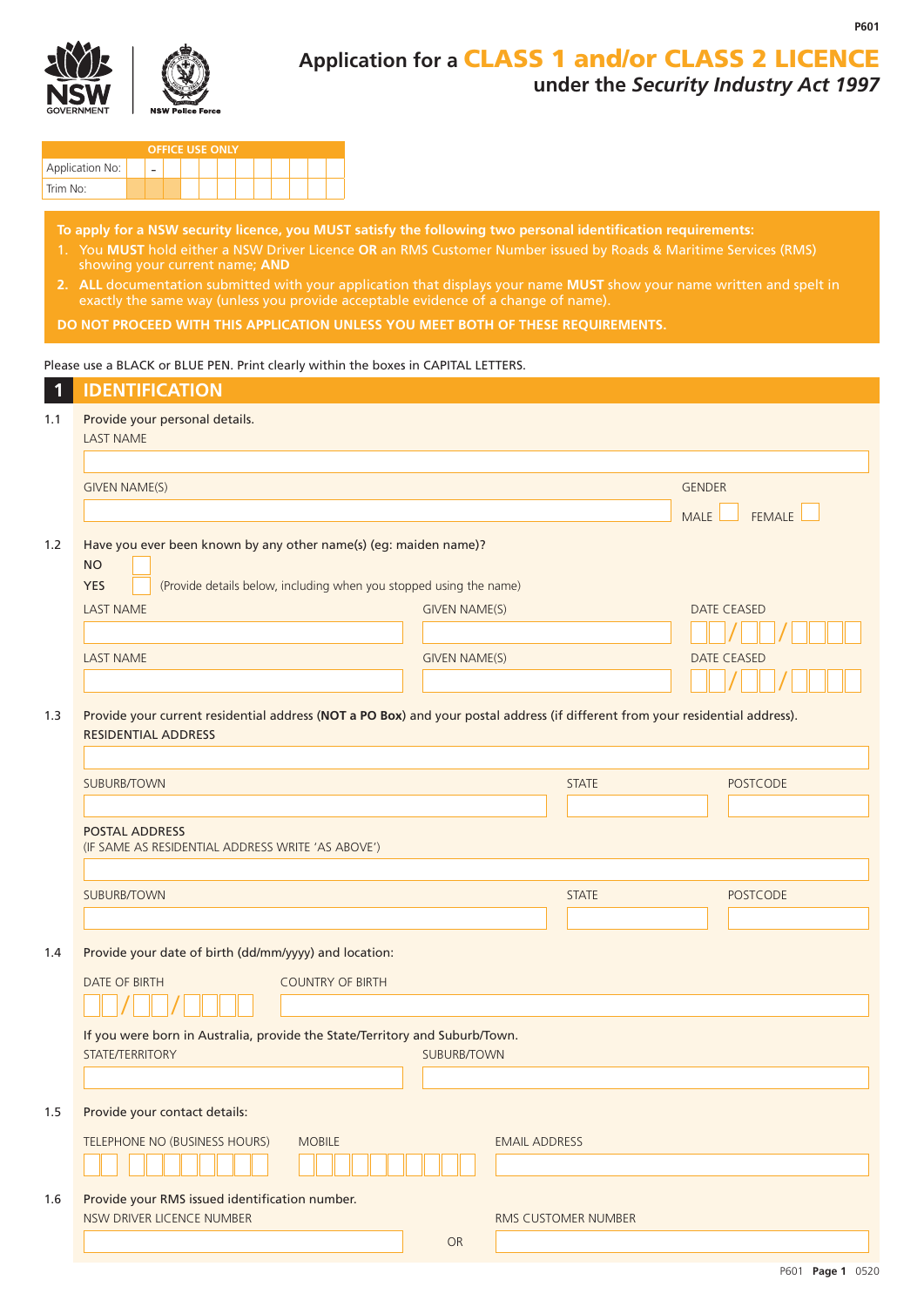|                         | P601                                                                                                                                                                                                                                                                                                                                           |
|-------------------------|------------------------------------------------------------------------------------------------------------------------------------------------------------------------------------------------------------------------------------------------------------------------------------------------------------------------------------------------|
| $\overline{2}$          | <b>LICENCE TERM &amp; APPLICATION FEE</b>                                                                                                                                                                                                                                                                                                      |
| 2.1                     | Have you ever had your finger/palmprints taken for a NSW security licence OR a NSW CAPI licence?<br>Go to Section 2.2<br><b>YES</b><br><b>NO</b><br>Go to Section 2.3                                                                                                                                                                          |
| 2.2                     | Indicate the term of licence required.<br>1 YEAR \$160.00<br>5 YEARS \$640.00                                                                                                                                                                                                                                                                  |
| 2.3                     | Indicate the term of licence required (Fee payable includes finger/palmprint fee).<br>1 YEAR \$200.00<br>5 YEARS \$680.00                                                                                                                                                                                                                      |
| 2.4                     | Indicate your payment method. Cheques and Money Orders are to be made payable to NSW Police Force. DO NOT SEND CASH.                                                                                                                                                                                                                           |
|                         | Payment by: Cheque<br>Cheque Number                                                                                                                                                                                                                                                                                                            |
|                         | Money Order Number<br>Money Order                                                                                                                                                                                                                                                                                                              |
|                         | Credit Card<br>ONLY MasterCard and Visa are acceptable. Credit Card payments are subject to a 0.44% merchant fee.                                                                                                                                                                                                                              |
|                         | Visa<br>MasterCard                                                                                                                                                                                                                                                                                                                             |
|                         | Credit Card number<br>Amount \$<br><b>Expiry Date</b>                                                                                                                                                                                                                                                                                          |
|                         |                                                                                                                                                                                                                                                                                                                                                |
|                         | Cardholder's Name (BLOCK LETTERS)<br>Cardholder's Signature                                                                                                                                                                                                                                                                                    |
|                         |                                                                                                                                                                                                                                                                                                                                                |
| $\overline{\mathbf{3}}$ | <b>EVIDENCE OF AUSTRALIAN WORK RIGHTS</b>                                                                                                                                                                                                                                                                                                      |
| 3.1                     | You must provide details of Australian or New Zealand citizenship OR permanent Australian residency OR evidence of a visa that                                                                                                                                                                                                                 |
|                         | entitles you to work in Australia (other than a student or working holiday visa). To do this, you must supply ONE of the following:<br>an original certified copy of your full Australian Birth Certificate (NOT an extract); OR                                                                                                               |
|                         | $\bullet$<br>an original certified copy of your Certificate of Australian Citizenship; OR<br>$\bullet$                                                                                                                                                                                                                                         |
|                         | an original certified copy of your current Australian passport, or which has expired within the last two years; OR<br>٠                                                                                                                                                                                                                        |
|                         | an original certified copy of your current non-Australian passport (clearly showing name, date of birth, photograph, passport number, expiry date<br>$\bullet$<br>and country of issue) which is linked to a current electronic visa record (VEVO); OR                                                                                         |
|                         | an original certified copy of your ImmiCard, linked to a current electronic visa record (VEVO).<br>$\bullet$<br>If the name on your evidence of Australian work rights document is different to your current name, you must provide an original certified copy of                                                                              |
|                         | acceptable documentary evidence of your change of name.<br>If you are not a permanent Australian resident or citizen of Australia/New Zealand, you must provide a police certificate from each                                                                                                                                                 |
|                         | country you have lived in for 12 months or more over the previous 10 years since turning 16. Each certificate must be translated into English<br>(if necessary) and verified by the relevant country's embassy/consulate in Australia. Police Certificates submitted with this application must have<br>been issued within the last 12 months. |
|                         | Do you have work rights in Australia?                                                                                                                                                                                                                                                                                                          |
|                         | <b>YES</b><br>You are not eligible to apply for a NSW security licence<br>Go to Section 4<br><b>NO</b>                                                                                                                                                                                                                                         |
|                         | PREVIOUS SECURITY LICENCE HISTORY                                                                                                                                                                                                                                                                                                              |
| 4.1                     | You must inform the Security Licensing & Enforcement Directorate (SLED) if you have previously held a NSW security licence.                                                                                                                                                                                                                    |
|                         | Have you previously held a NSW security licence?                                                                                                                                                                                                                                                                                               |
|                         | <b>NO</b><br>(Provide details below)<br><b>YES</b>                                                                                                                                                                                                                                                                                             |
|                         | Identity Number (if known)<br>Licence Number (if known)                                                                                                                                                                                                                                                                                        |
|                         | Expiry Date (if known)                                                                                                                                                                                                                                                                                                                         |
|                         |                                                                                                                                                                                                                                                                                                                                                |
|                         | Identity Number (if known)<br>Licence Number (if known)                                                                                                                                                                                                                                                                                        |
|                         | Expiry Date (if known)                                                                                                                                                                                                                                                                                                                         |
|                         | Identity Number (if known)<br>Licence Number (if known)                                                                                                                                                                                                                                                                                        |
|                         | Expiry Date (if known)                                                                                                                                                                                                                                                                                                                         |
|                         |                                                                                                                                                                                                                                                                                                                                                |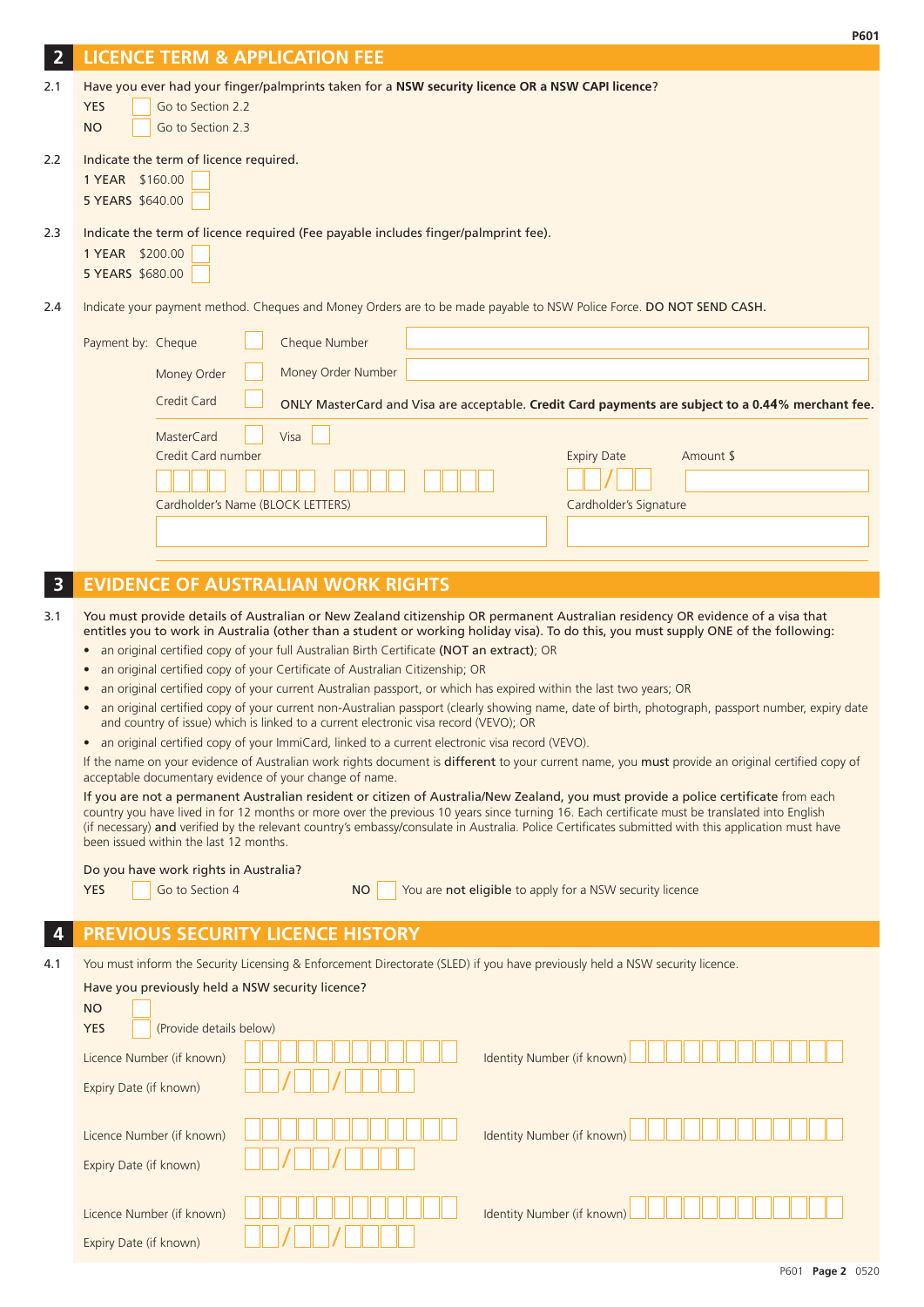### **5 LICENCE CLASS(ES)**

| 5.1 | Select the licence subclass(es) you wish to apply for: |  |
|-----|--------------------------------------------------------|--|
|     |                                                        |  |

Class 1 (excluding 1E Monitoring Centre Operator) applicants **must**:

- Provide with this application, or within 42 days of lodging this application, original certified copies of acceptable training documents, clearly showing your name, issue date and units of competency as specified in the document "Competency Requirements for Class 1 Licences" on the SLED website **www.police.nsw.gov.au/sled**.
- Provide evidence (certified copy) of a current First Aid Certificate clearly showing your name, issue date and the unit competency HLTAID011 (Apply First Aid), or HLTAID014 (Provide Advanced First Aid).

|  | <b>CLASS 1 LICENCE</b> |  |
|--|------------------------|--|
|  |                        |  |

- 1A Unarmed Guard 1D Guard Dog Handler
- 1B Bodyguard **1E Monitoring Centre Operator**
- 1C Crowd Controller 1F Armed Guard
- 

### **CLASS 2 LICENCE**

**2A** Security Consultant

#### **2A** applicants **must**:

• Provide evidence of relevant competency and experience requirements as published on the SLED website **www.police.nsw.gov.au/sled**.

2B Security Seller

2C Security Equipment Specialist

2D Security Trainer

#### **2D** applicants **must**:

• Provide evidence of relevant competency and experience requirements as published on the SLED website **www.police.nsw.gov.au/sled**.

# **6 PERSONAL HISTORY**

6.1 You must answer **ALL** questions in this section. Penalties apply for omissions, false or misleading information. If you have more than one matter to declare for any question, attach a separate sheet showing details.

Have you ever had an application for a security licence refused or had a security licence suspended, cancelled or revoked in New South Wales or elsewhere?

|     | (Provide details below)<br><b>YES</b><br><b>NO</b>                                                                                                                                                           |              |                    |                       |
|-----|--------------------------------------------------------------------------------------------------------------------------------------------------------------------------------------------------------------|--------------|--------------------|-----------------------|
|     | <b>TYPE OF LICENCE</b>                                                                                                                                                                                       | <b>WHERE</b> |                    | <b>WHEN</b>           |
|     |                                                                                                                                                                                                              |              |                    |                       |
|     | REASON FOR REFUSAL / SUSPENSION / CANCELLATION / REVOCATION                                                                                                                                                  |              |                    |                       |
|     |                                                                                                                                                                                                              |              |                    |                       |
|     | If you appealed against the decision, provide details below.                                                                                                                                                 |              |                    |                       |
|     | <b>COURT</b><br><b>DATE</b>                                                                                                                                                                                  |              |                    | <b>APPEAL OUTCOME</b> |
|     |                                                                                                                                                                                                              |              |                    |                       |
| 6.2 | Within the last 10 years, have you been to court in New South Wales or elsewhere and been convicted of an offence?                                                                                           |              |                    |                       |
|     | <b>YES</b><br>(Provide details below)<br><b>NO</b>                                                                                                                                                           |              |                    |                       |
|     | <b>OFFENCE</b>                                                                                                                                                                                               |              | <b>PENALTY</b>     |                       |
|     |                                                                                                                                                                                                              |              |                    |                       |
|     | <b>COURT</b>                                                                                                                                                                                                 |              | DATE OF CONVICTION |                       |
|     |                                                                                                                                                                                                              |              |                    |                       |
|     |                                                                                                                                                                                                              |              |                    |                       |
| 6.3 | Within the last five years, in New South Wales or elsewhere, have you been found guilty of an offence (other than a minor traffic<br>offence) where the court has decided to record no conviction (eg: s10)? |              |                    |                       |
|     | (Provide details below)<br><b>YES</b><br><b>NO</b>                                                                                                                                                           |              |                    |                       |
|     | <b>OFFENCE</b>                                                                                                                                                                                               |              | <b>COURT</b>       | <b>DATE</b>           |
|     |                                                                                                                                                                                                              |              |                    |                       |
|     |                                                                                                                                                                                                              |              |                    |                       |
|     |                                                                                                                                                                                                              |              |                    |                       |
|     |                                                                                                                                                                                                              |              |                    |                       |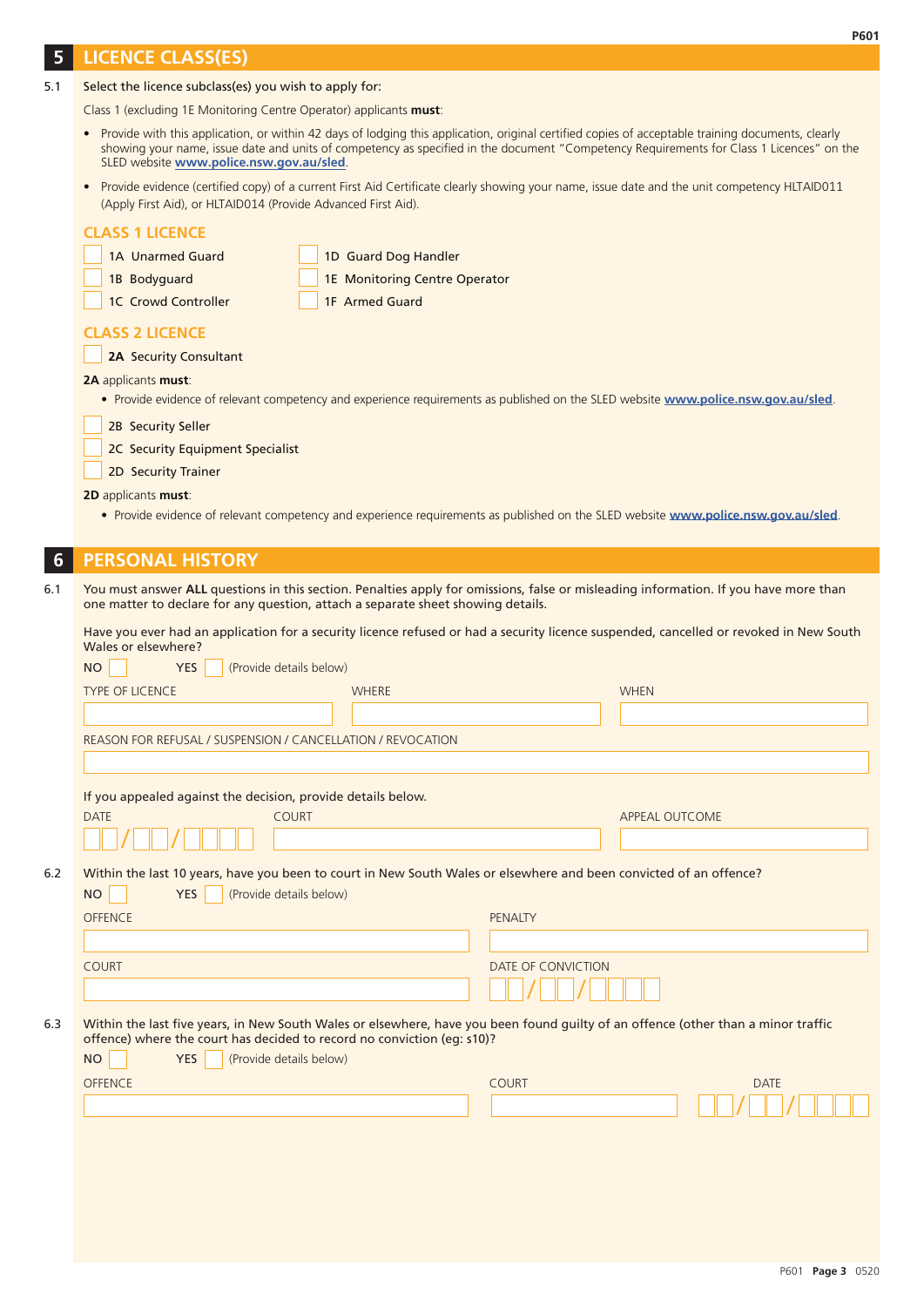## **6 PERSONAL HISTORY**

| 6.4 | You must state if you have ever been a Police Officer and include the jurisdiction. Former INTERSTATE and OVERSEAS Police Officers |
|-----|------------------------------------------------------------------------------------------------------------------------------------|
|     | MUST provide a statement of satisfactory service and honourable discharge from the relevant Police authority.                      |

| Are you now or have you previously been a Police Officer? |                         |                     |                          |  |  |  |  |  |  |
|-----------------------------------------------------------|-------------------------|---------------------|--------------------------|--|--|--|--|--|--|
| <b>YES</b><br>NO.                                         | (Provide details below) |                     |                          |  |  |  |  |  |  |
| DATE FROM                                                 | DATE TO                 | <b>JURISDICTION</b> | Police Registered Number |  |  |  |  |  |  |
|                                                           |                         |                     |                          |  |  |  |  |  |  |
|                                                           |                         |                     |                          |  |  |  |  |  |  |

# **7 DECLARATION AND CONSENT**

#### 7.1 You must complete and sign the Declaration and Consent. There are severe penalties for providing information that is false and/or misleading.

I, (Print full name)

- certify that the information contained in this application is true and correct in every detail;
- understand that giving false or misleading information is a serious offence;
- consent to the disclosure by the relevant authority of information needed to verify any details I have given in this application;
- consent to having my fingerprints and palmprints taken by a police officer in NSW in order to confirm my identity;
- consent to and do request Australian police agencies to release, to the NSW Police Force, information held by any of them regarding any convictions, findings of guilt (either with or without conviction) and any matters still outstanding against me and any other matters deemed relevant that are recorded against me, whether in my current name or a previous name;
- authorise disclosure to the NSW Police Force by New Zealand Police of ANY information that may be held by NZ Police, including any interaction I have had with NZ Police in any context or any information received by NZ Police. I understand that this is not limited to conviction information. Where that information relates to any record of criminal convictions I might have, I understand that it will automatically be concealed if I meet the eligibility criteria stipulated in section 7 of the *NZ Criminal Records (Clean Slate) Act 2004*;
- have attached all documents where requested by this application; and
- have attached a cheque or money order or supplied credit card details for the correct fee.

I acknowledge and agree:

(a) that the NSW Police Force relies on other State and Commonwealth jurisdictions (Other Agencies) to provide information to it (Other Agency Information);

(b) to release the NSW Police Force from any liability arising from any errors or omissions contained in that Other Agency Information; and

(c) to release and indemnify those Other Agencies from any actions and demands that I may have available against them arising out of the release by them of Other Agency Information to the NSW Police Force.

The above acknowledgment does not alter any rights I may have under legislation.

| <b>SIGNATURE</b> |  | DATE (dd/mm/yyyy) |  |  |  |  |
|------------------|--|-------------------|--|--|--|--|
|                  |  |                   |  |  |  |  |